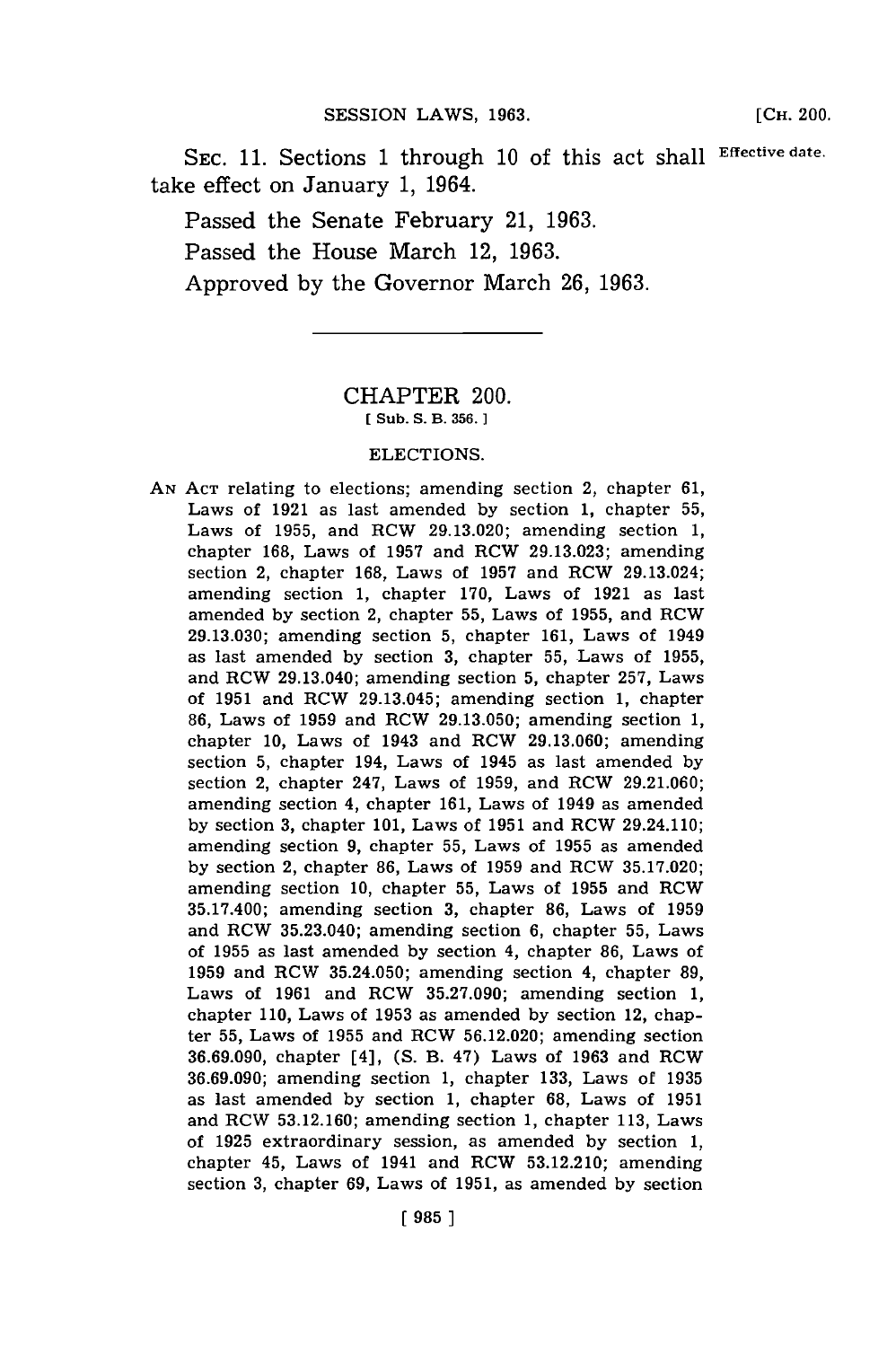CH. **00.]SESSION** LAWS, **1963.**

4, chapter **175,** Laws of **1959** and RCW 53.12.044; amending section **1,** chapter **70,** Laws of **1951** and RCW 29.04.055; amending section 12, chapter **161,** Laws of 1949 and RCW 29.04.070; amending section **13,** chapter **161,** Laws of 1949 and RCW 29.04.080; amending section **3,** chapter **209,** Laws of **1907** and RCW **29.13.070;** adding a new section to chapter **29.13** RCW; and repealing sections **13** and 14, chapter **55,** Laws of **1955** and RCW **29.13.022** and **29.13.061;** repealing section **1,** chapter **252,** Laws of **1961** and RCW **29.13.065;** repealing section 4, chapter **69,** Laws of **1951,** section **5,** chapter **175,** Laws of **1959** and RCW **53.12.046;** and repealing section **7,** chapter **175,** Laws of **1959.**

## *Be it enacted by the Legislature of the State of Washington:*

stituencies in<br>Class AA and<br>Class A coun-<br>ties--Special<br>elections.

RCW **29.13.020** SECTION **1.** Section 2, chapter **61,** Laws of **1921,** as amended. last amended **by** section **1,** chapter **55,** Laws of **1955,** and RCW **29.13.020** are each amended to read as **f ollows:**

Elections by All city, town, and district elections, except as lesser con-<br>stituencies in hereinafter provided, whether general or special, and whether for the election of municipal or district officers or for the submission to the voters of any city, town or district of any question for their adopttion and approval, or rejection, shall be held in Class **AA** or Class **A** counties on the Tuesday following the first Monday in November in the odd-numbered Proviso. years: *Provided,* That there shall be no such general city or town elections held under the provisions of this **1963** amendatory act until **1967,** and the positions that would have been voted upon in the year **1966,** except for the provisions of this **1963** amendatory act, shall be voted upon at the general election to be held on the Tuesday following the first Monday in November in the year **1967** and each two years thereafter. **All** city and town elections to be held in 1964 under existing law shall be conducted as though the provisions of this **1963** amendatory act had not been enacted. **All** city and town officers elected in 1964 shall remain in office for their regular term and until their successors are elected and quali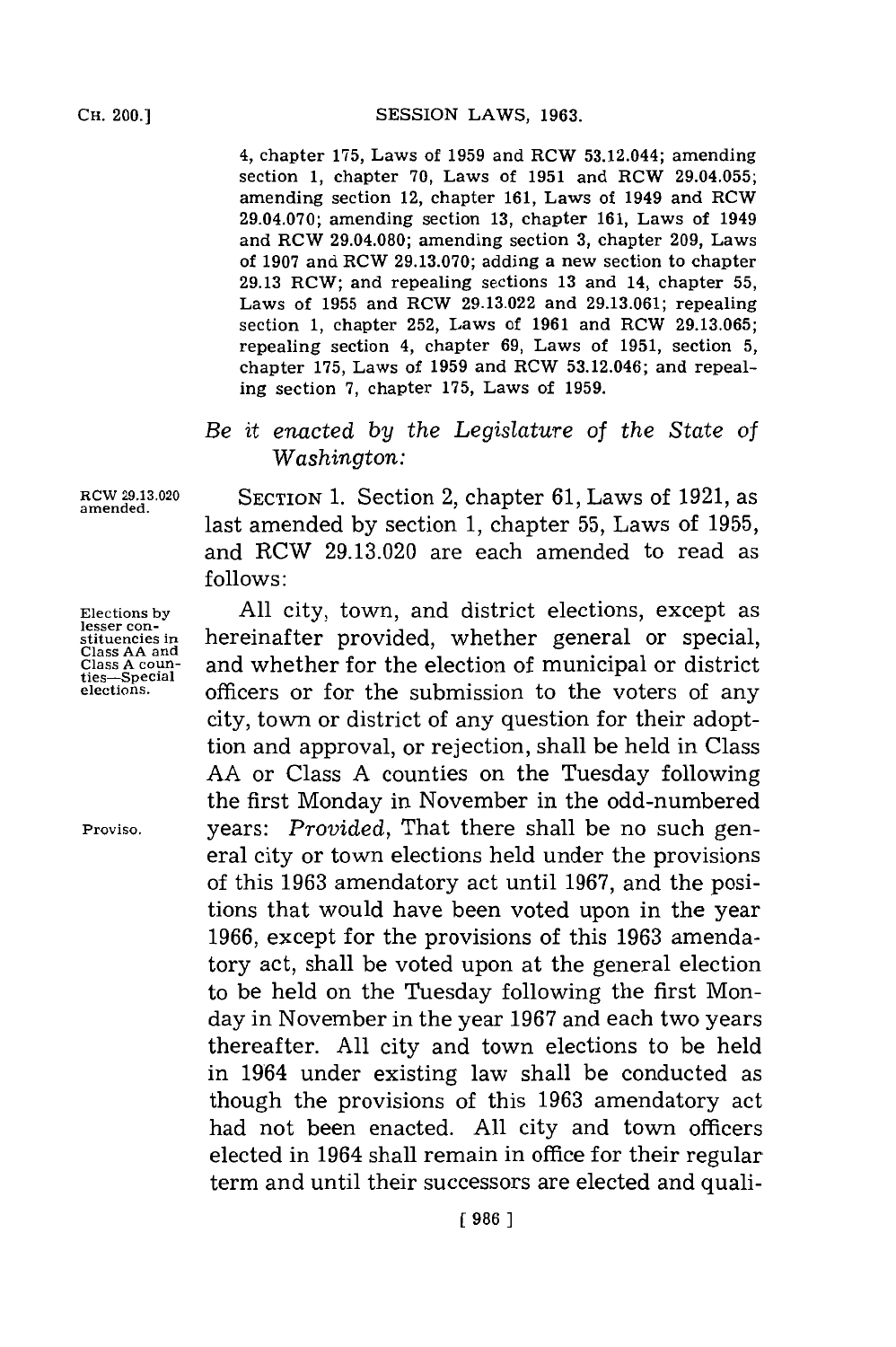fied under the provisions of this 1963 amendatory act.

There shall be no such regular district elections held in the years 1964, **1966,** and **1968,** and the positions that would have been voted upon, except for the provisions **bf** this amendatory act, in the years 1964, **1966,** and **1968** shall be voted upon at the general elections to be held on the Tuesday following the first Monday in November in the years **1965, 1967,** and **1969** respectively and each two years thereafter.

There shall be no such regular school district elections held on the second Tuesday in March in the years **1965, 1967,** and **1969** and the positions that would have been voted upon, except for the provisions of this amendatory act, shall be voted upon at the general elections to be held on the Tuesday following the first Monday in November in the years **1965, 1967,** and **1969** respectively and each two years thereafter.

The purpose of this section is to change the time of holding all general city, town, and district elections in Class **AA** and Class **A** counties from March of either the even-numbered or odd-numbered years, as the case may be, to a common election date, being the Tuesday following the first Monday in November of the odd-numbered years, and further, to change the time of holding regular port district elections in Class **AA** and Class **A** counties and park and recreation districts in Class **AA** counties from the Tuesday following the first Monday in November of the evennumbered years to the Tuesday following the first Monday in November of the odd-numbered years.

The terms of all such city, town, and district officers elected on the Tuesday following the first Monday in November of the odd-numbered years shall commence as of noon on the second Monday in January following their election: *Provided,* That any per- Proviso.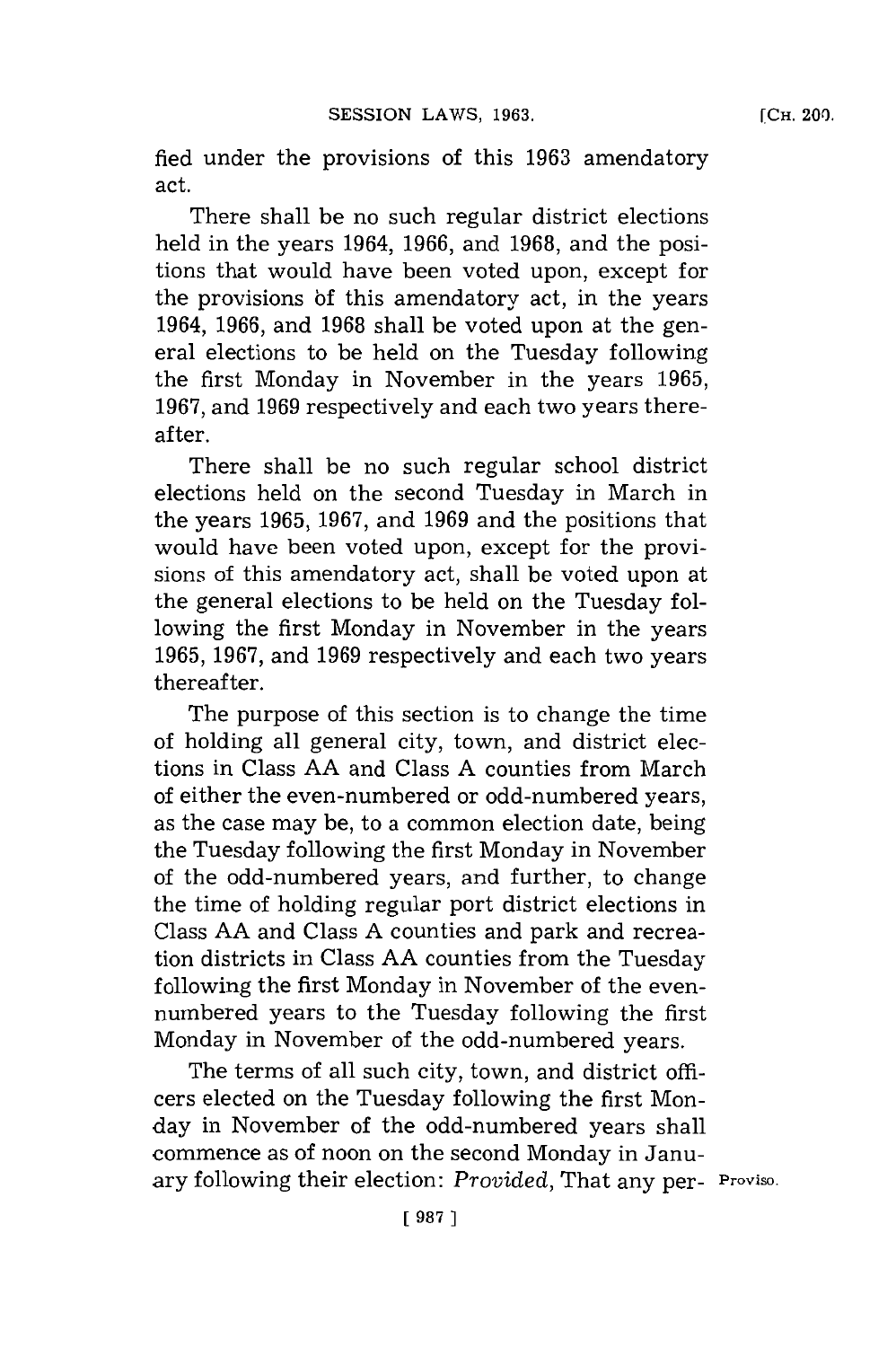**CH.** 200.]

**Elections by lesser constituencies in class AA and class A counties-Special elections.**

son elected to less than a full term shall assume office as soon as the election returns have been certified.

**All** incumbent city, town, or district officers whose terms would have expired, except for the provisions of this amendatory act, shall remain in office until their successors are elected and qualified.

This section shall not apply to:

**(1)** Elections for the recall of city, town, or district officers,

(2) Public utility districts, or district elections whereat the ownership of property within said districts is a prerequisite to voting, all of which elections shall be held at the times prescribed in the laws specifically applicable thereto.

The county auditor, as ex officio supervisor of elections, upon request in the form of a resolution of the governing body of a city, town or district, presented to him at least forty-five days prior to the proposed election date, may, if he deems an emergency to exist, call a special election at any time in such city, town, or district and for the purpose of such special election he may combine, unite or divide precincts. Such special election shall be conducted and notice thereof given in the manner provided **by** law.

**RCW 29.13.023 SEC.** 2. Section **1,** chapter **168,** Laws of **1957** and **amended.** RCW **29.13.023** are each amended to read as follows:

**Elections in All** regular elections in first class cities having **first class cities** under mayor-<br>council<br>government—<br>Twelve **mayor-council form** of government whose charters<br> $\frac{goverm{m}}{I$  welve provide for twelve councilmen elected for a term of **councilmen,** two years, two being elected from each of six wards, and for the election of a mayor, treasurer, and comptroller for terms of two years, shall be held biennially, and shall be held on the Tuesday following the first Monday in November in the odd-numbered years except as provided in RCW **29. 13.020** and **29.13- .030.** The term of each councilman, mayor, treasurer and comptroller shall be four years and until their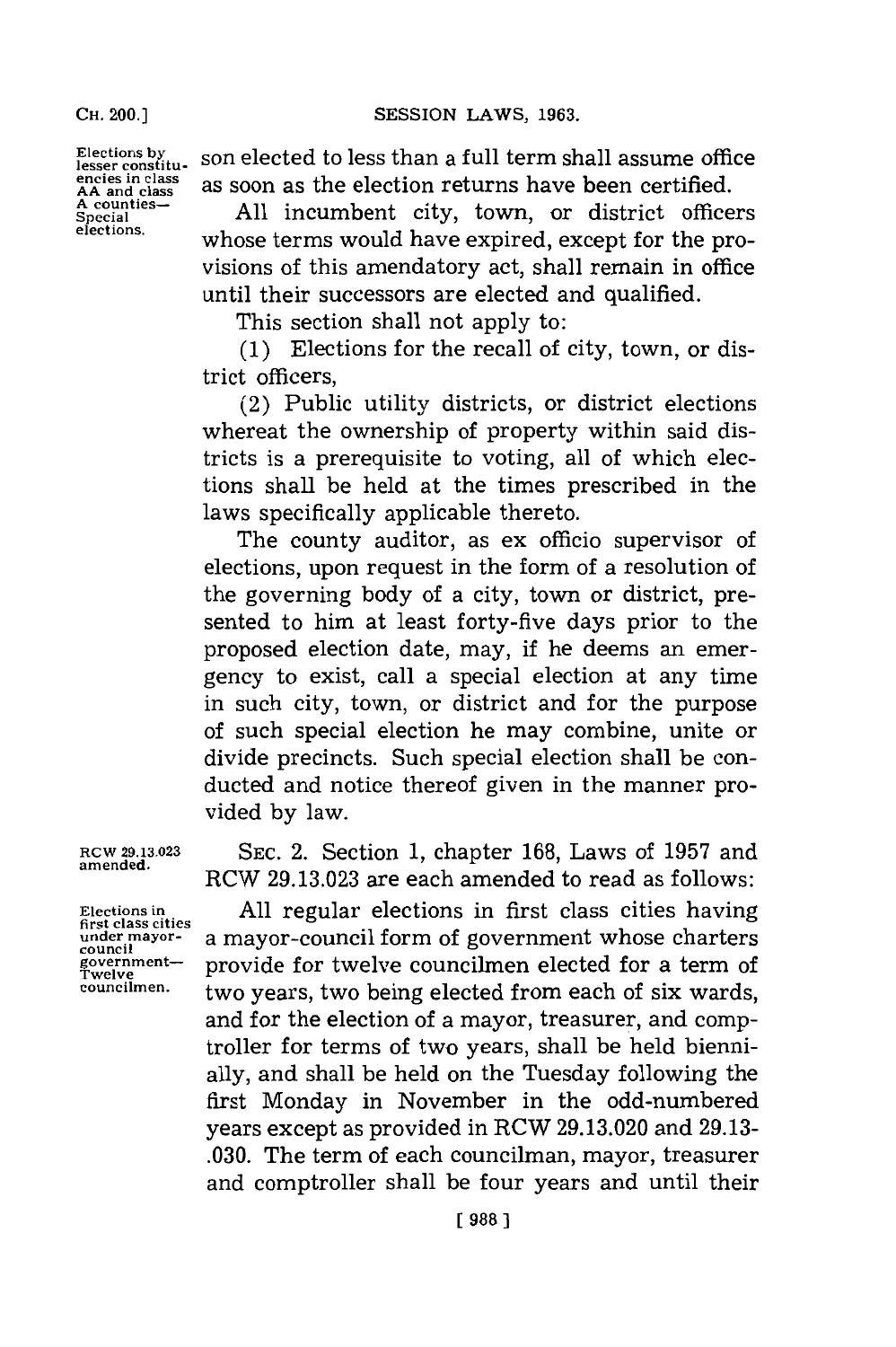**[CH.** 200.

successors are elected and qualified. The terms of the councilmen shall be so staggered that six councilmen shall be elected to office at each regular election.

SEC. 3. Section 2, chapter 168, Laws of 1957 and **RCW 29.13.024** *amended.* RCW 29.13.024 are each amended to read as follows:

All regular elections in first class cities having a  $\frac{S_{\text{even}}}{\text{councilmen}}}$ mayor-council form of government whose charters provide for seven councilmen, one to be elected from each of six wards and one at large, **for** a term of two years, and for the election of a mayor, comptroller, treasurer and attorney for two year terms, shall be held on the Tuesday following the first Monday in November on the odd-numbered years except as provided in RCW **29.13.020** and **29.13.030.** The terms of the six councilmen to be elected **by** wards shall be four years and until their successors are elected and qualified and the term of the councilman to be elected at large shall be two years and until their successors are elected and qualified. The terms of the councilmen shall be so staggered that three ward councilmen and the councilman at large shall be elected at each regular election. The term of the mayor, attorney, treasurer, and comptroller shall be four years and until their successors are elected and qualified.

**SEC.** 4. There is added to chapter **29.13** RCW a **New section.** new section to read as follows:

All regular elections in cities of the first class **Elections** in **first class** cities **first class cities** under a commission form of government whose chart- **under. commission** ers provide that elections shall be held triennially, government. shall hereafter be held quadrennially and shall be held on the Tuesday following the first Monday in November in the odd-numbered years: Provided, Proviso. That no such regular city election shall be held under the provisions of this **1963** amendatory section until the Tuesday after the first Monday in Novem-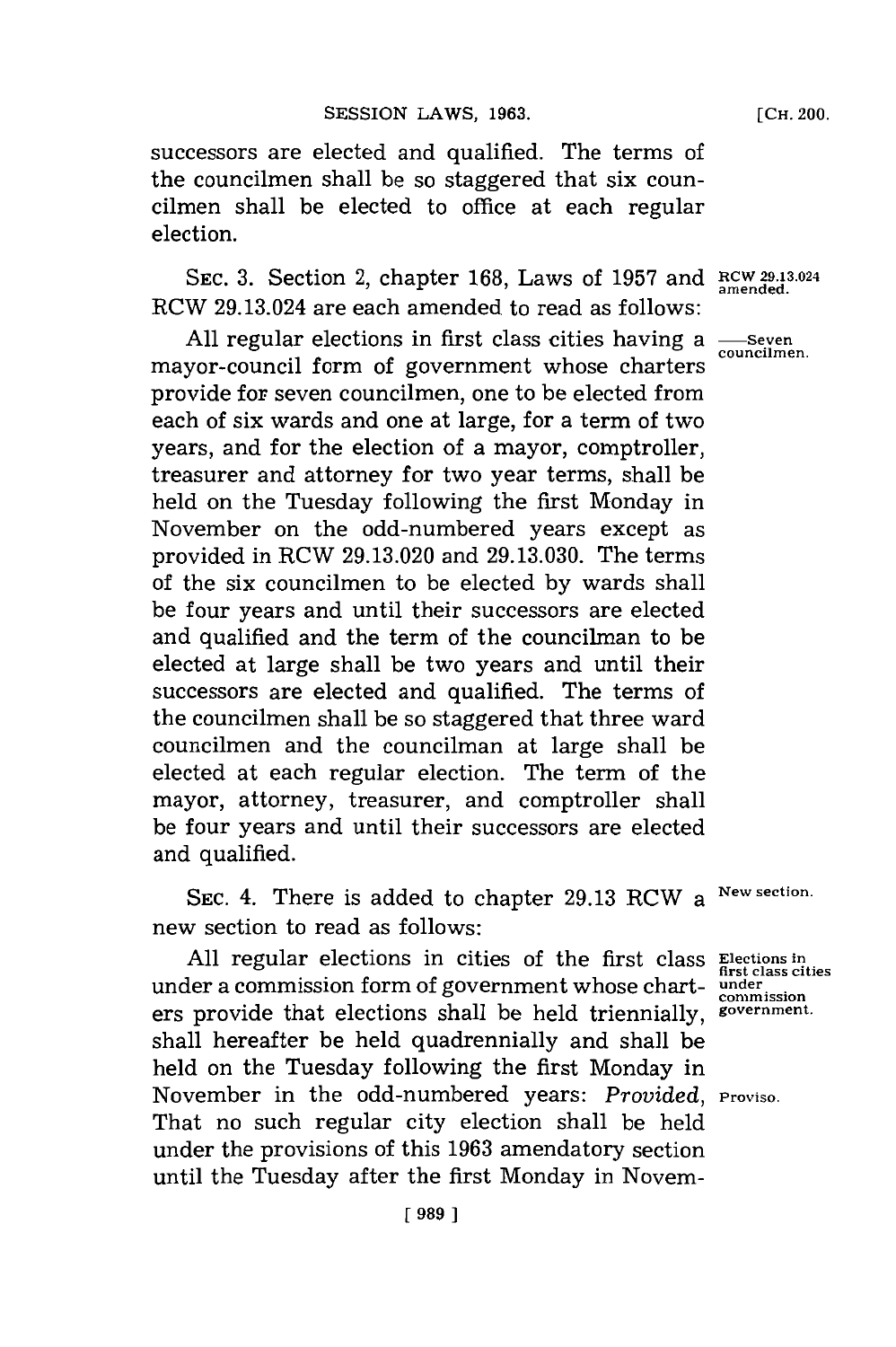SESSION LAWS, 1963.

ber, **1969.** The elections to be held in such cities in 1964 under existing law shall be conducted at the time and in the manner as though the provisions of this **1963** amendatory act had not been enacted. **All** city officials elected in 1964, or thereafter, shall be elected for terms of four years and until their successors are elected and qualified under the provisions of this **1963** amendatory act.

**RCW 29.13.030 SEC. 5.** Section **1,** chapter **170,** Laws of **1921,** as last amended by section 2, chapter 55, Laws of 1955, and RCW **29.13.030** are each amended to read as **f ollows:**

**cities, town.**

**Elections by All** city and town regular elections, in class **1** school dis-<br>tricts, in class **through class 9 counties, shall be held on the Tues-**<br>through class day following the first Monday in November in the **1 through class** day following the first Monday in November in the **Proviso,** odd-numbered years: *Provided,* That there shall be no such general city or town elections held under the provisions of this **1963** amendatory act until **1967,** and the positions that would have been voted upon in the year 1966, except for the provisions of this **1963** amendatory act, shall be voted upon at the general election to be held on the Tuesday following the first Monday in November in the year **1967** and each two years thereafter. **All** city and town elections to be held in 1964 under existing law shall be conducted as though the provisions of this **1963** amendatory act had not been enacted. **All** city and town officers elected in 1964 shall remain in office for their regular term and until their successors are elected and qualified under the provisions of this **1963** amendatory act.

**All** general school district elections, in class **1** through class **9** counties, shall be held on the Tuesday following the first Monday in November in the **Proviso.** odd-numbered years: *Provided,* That this section shall not be construed as fixing the time for holding the elections for the recall of any city, town, or district officers or special bond election or any election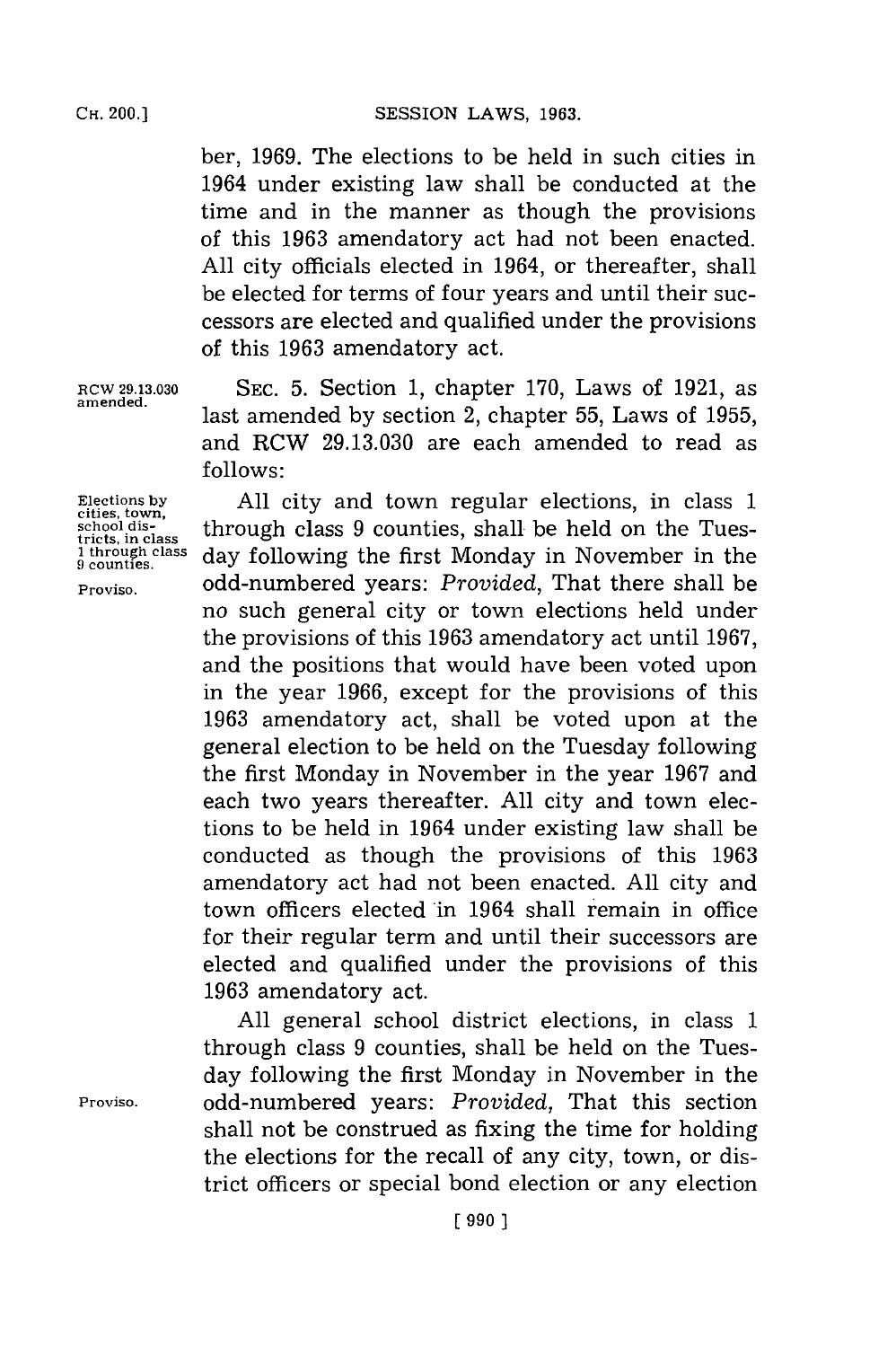held in a city of the first class for choosing qualified electors to prepare a new charter for such city **by** altering, changing, revising, adding to or repealing its existing charter, or any election held in any such city for ratifying such new charter.

There shall be no such general school district elections held on the second Tuesday in March in the years **1965** and **1967,** and the positions that would have been voted upon, except for the provisions of this amendatory act, shall be voted upon at the general elections to be held on the Tuesday following the first Monday in November in the years **1965** and **1967** respectively and each two years thereafter.

The purpose of this section is to change the time of holding all general city, town, and school district elections in class **1** through class **9** counties from March of either the even-numbered or odd-numbered years, as the case may be, to a common election date, being the Tuesday following the first Monday in November of the odd-numbered years.

The county auditor, as ex officio supervisor of elections, upon request in the form of a resolution of the governing body of a city, town or district, presented to him at least forty-five days prior to the proposed election date, may, if he deems an emergency to exist, call a special election at any time in such city, town, or district and for the purpose of such special election he may combine, unite or divide precincts. Such special election shall be conducted and notices thereof given in the manner provided **by** law.

This section and RCW **29.13.010** and **29.13.020** are referred to as the consolidated election laws.

**SEC. 6.** Section **5,** chapter **161,** Laws of 1949 as **RCW 29.13.040 amended,** last amended **by** section **3,** chapter **55,** Laws of **1955 ,** and RCW 29.13.040 are each amended to read as **f ollows:**

**All** elections, whether special or general, held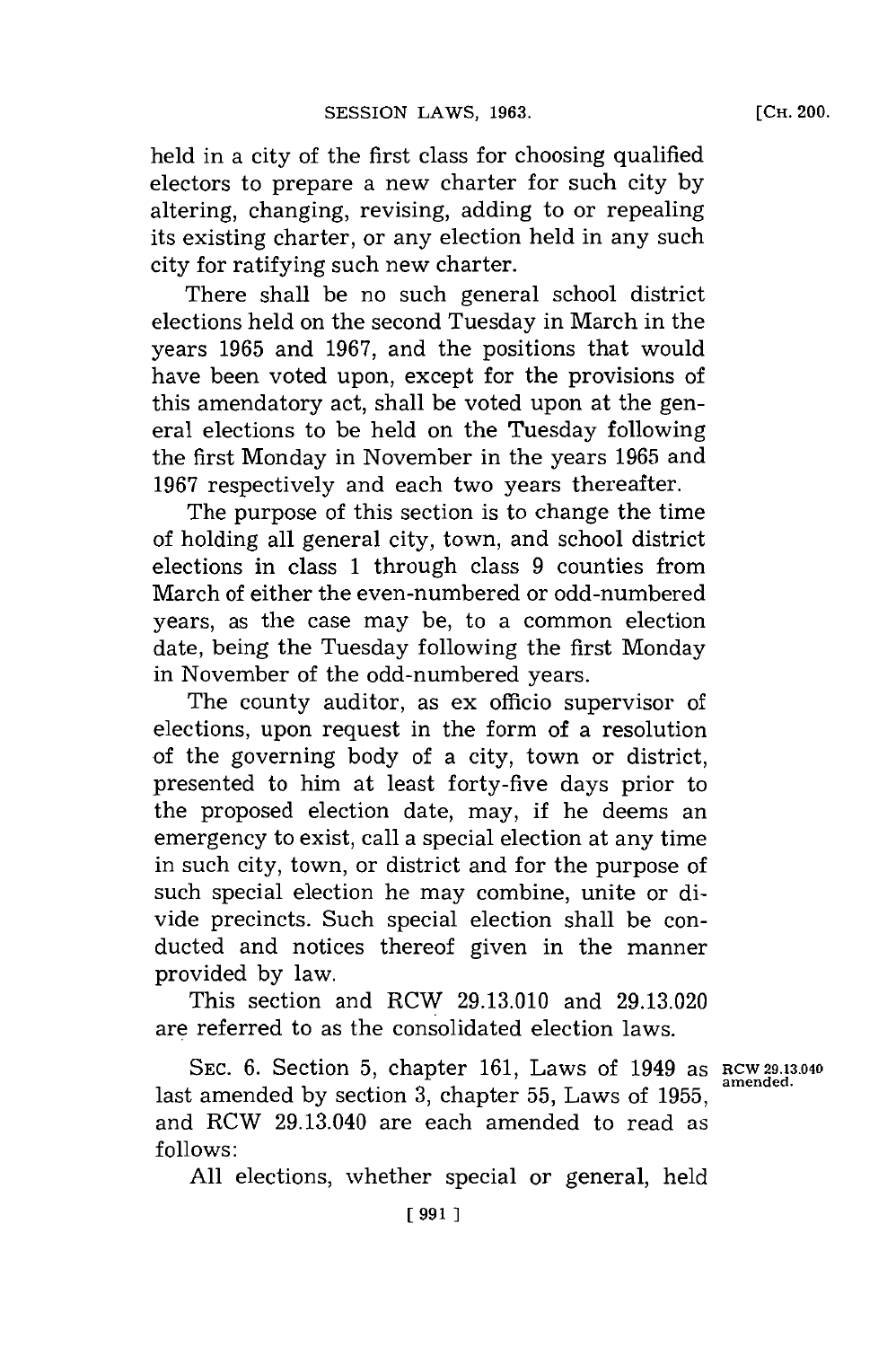**merit of terms officers--Board**

SESSION LAWS, 1963.

Elections under RCW 29.13.020 and RCW 29.13.030 as now or<br>
RCW 29.13.020 **boxes homogeneous** aboll be conducted by the country RCW 29.13.020<br>and 29.13.030-**hereafter amended shall be conducted by the county <b>Conduct-**<br>Canvass, **Canvass,** auditor as ex officio county supervisor of elections and shall be canvassed **by** the county canvassing board.

**RCW 29.13.045** SEC. **7.** Section **5,** chapter **257,** Laws of **1951,** and **amended.** RCW 29.13.045 are each amended to read as follows:

**Cost shared** Every city, town, and district shall be liable for its proportionate share of the costs when such elections are held in conjunction with other elections held under RCW **29.13.010, 29.13.020** and **29.13.030.**

**RCW 29.13.050 SEC. 8.** Section **1,** chapter **86,** Laws of **1959** and **amended.** RCW **29.13.050** are each amended to read as follows:

**Commence-** The term of every city, town, and district officer **of elected** elected to office on the Tuesday following the first Monday in November of the odd-numbered years shall begin as of noon on the second Monday in **Proviso.** January following his election: *Provided,* That any person elected to less than a full term shall assume office as soon as the election returns have been certified.

> Persons elected to office at the first regular elections held under the provisions of this amendatory act shall assume office as soon as the election returns have been certified.

> Each board of directors of every district shall be organized at the first meeting held after one or more newly elected directors take office.

**class A**

**RCW 29.13.060** SEC. **9.** Section **1,** chapter **10,** Laws of 1943, and **amended.** RCW **29.13.060** are each amended to read as follows:

**Elections in** In Class **AA** and Class **A** counties, first class **first class** school districts school districts containing a city of the first class chase ity in school districts class class city in class city in class AA and shall hold their election biennially on the Tuesday class A following the first Monday in November of each oddnumbered year.

The directors to be elected shall be elected for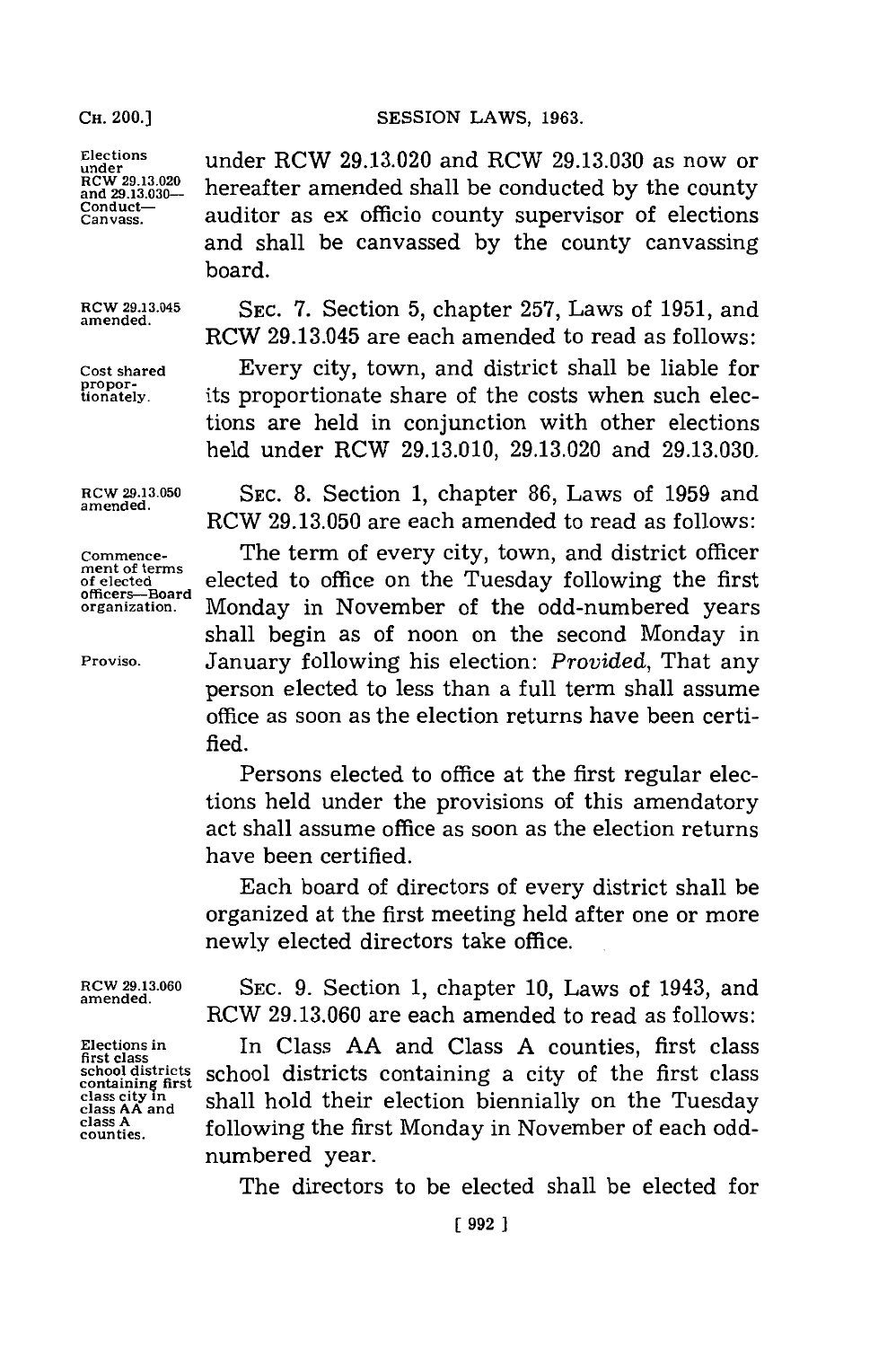terms of six years and until their successors are elected and qualified.

SEC. 10. Section 5, chapter 194, Laws of 1945, as  $RCW$  29.21.060 **amended.** last amended **by** section 2, chapter 247, Laws of **1959,** and RCW **29.21.060** are each amended to read as **follows:**

During the year 1964, all candidates for office to **Declarations of** voted upon at any election in first, second, and first second, the class cities shall file declarations of candidacy cities and class cities shall file d be voted upon at any election in first, second, and **fist, second,** third class cities shall file declarations of candidacy cities and<br>not mean then citty non loss than forty city deve nuion, districts. not more than sixty nor less than forty-six days prior to the day of the primary with the clerk thereof.

After the year 1964, all candidates for offices to be voted on at any election in first, second, and third class cities shall file declarations of candidacy with the clerk thereof not earlier than the first Monday of July nor later than the second Friday following the first Monday of July in the year such regular city elections are held.

**All** candidates for district offices in port districts, and school districts embracing a city of over one hundred thousand population, both of which are located in Class **AA** and Class **A** counties, shall file their declarations of candidacy with the county auditor of the county not earlier than the first Monday of July not later than the second Friday following the first Monday of July in the year such regular district elections are held.

**All** candidates for district offices not subject to a primary election, other than irrigation districts, shall file declarations of candidacy not more than sixty nor less than forty-six days prior to the date of the election with the appropriate county auditor: *Provided*, That in the case of public utility districts, **Proviso.** and in no other, nominations shall be made **by** means of nominating petitions: *Provided further,* That this **Proviso.** chapter shall not change the method of nomination for first district officers at the formation of the district,

**candidacy in**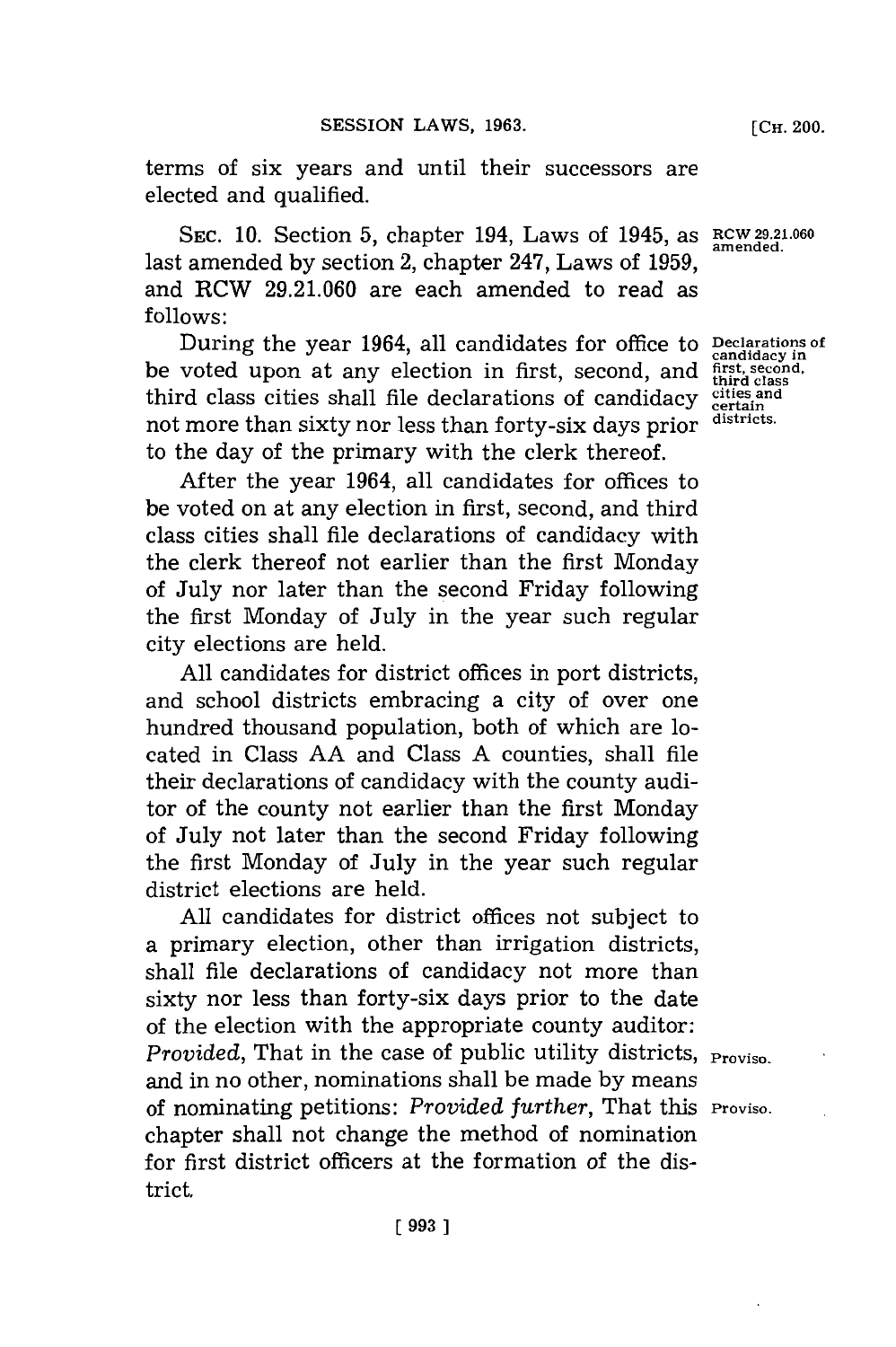**Declarations of candidacy in first, second, third class cities and certain d istricts.**

Any candidate for city or district offices may withdraw his declaration at any time to and including the first Friday after the last day allowed for filing declarations of candidacy.

The city clerks in all counties shall transmit to their county auditors at least thirty-five days before the date fixed for the primary, a certified list of the names and addresses of the candidates to be voted on thereat as represented **by** the declarations of candidacy filed in their offices.

**All** candidates required to file declarations of candidacy shall pay the same fees and be governed **by** the same rules as contained in RCW **29.18.030, 29.18.035,** and **29.18.060:** *Provided,* That no filing fee shall be charged in the event that the office sought is without salary.

This section shall supersede the provisions of any and all other statutes, whether general or special in nature, having different dates for filing declarations of candidacy for such city, town, and district elections.

**tCW 29.24.110 SEC. 11.** Section 4, chapter **161,** Laws of 1949 as amended **by** section **3,** chapter **101,** Laws of **1951** and RCW 29.24.110 are each amended to read as follows:

**Nominations** Fourth class municipalities shall not hold pri- **in towns.** maries and the election of town officers shall be nonpartisan. Not less than ninety days prior to the holding of a town election, the town council shall **by** ordinance prescribe as the method for nominating candidates, either the holding of a caucus or caucuses, in which case it shall further prescribe regulations therefor, or the filing of declarations of candidacy.

> If caucuses are provided for, the town clerk shall publish once in a newspaper having general circulation within the county at least ten days prior to the date thereof, a notice of any caucus. If there be no such newspaper, notice shall be posted ten days

**amended.**

**Proviso.**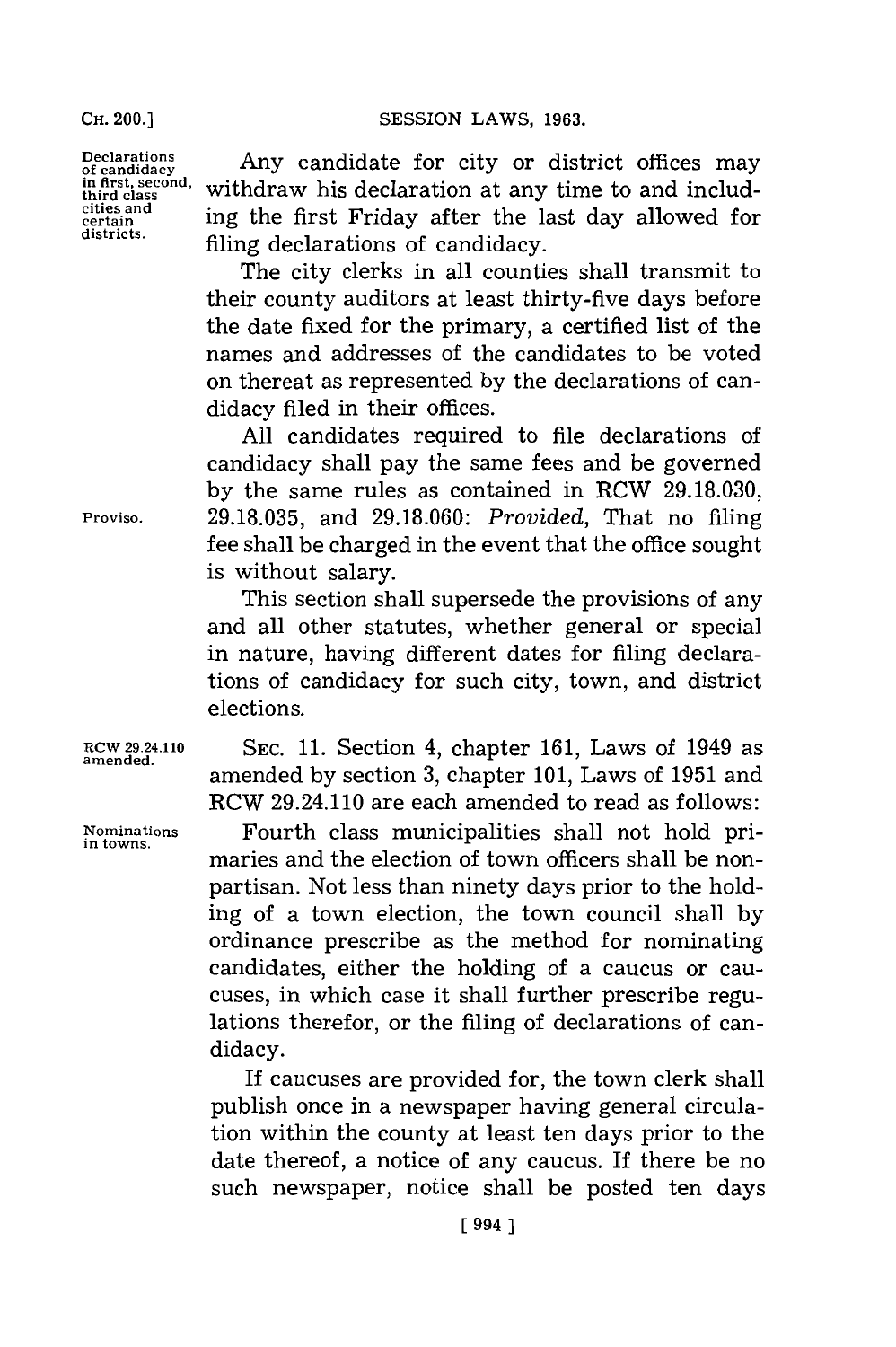**[CH.** 200.

prior to date of the caucus, at the three most prominent places in town.

If declarations of candidacy are provided for; they shall be filed with the town clerk not more than sixty nor less than forty-six days prior to the election, and shall be accompanied **by** a filing fee equal to one percent of the annual salary of the office: *Provided*, That no filing fee shall be charged in the **Proviso.** event that the office sought is without salary.

Declarations of candidacy shall substantially conform to the form set forth in RCW 29.18.030. Any candidate may withdraw his declaration at any time to and including the first Friday after the last day allowed **for** filing declarations of candidacy.

If, **by** law, the county auditor, as ex officio supervisor of elections, has jurisdiction over such town election, the town clerk shall at least thirty-five days prior thereto, submit to him a certified list of candidates.

SEC. 12. Section 9, chapter 55, Laws of 1955 as RCW 35.17.020 amended **by** section 2, chapter **86,** Laws of **1959,** and **amended,** RCW **35.17.020** are each amended to read as follows:

**All** regular elections in cities organized under **Elections**the statutory commission form of government shall **commission** be held quadrennially and, shall be held on the Tues- **Terms of comment** day following the first Monday in November in the **Vacancies.** odd-numbered years, except as provided in RCW **29.13.020** and **29.13.030.** The commissioners shall be nominated and elected at large. Their terms shall be for four years and until their successors are elected and qualified. If a vacancy occurs in the commission the remaining members shall appoint a person to **fill** it for the unexpired term.

**SEC. 13.** Section **10,** chapter **55,** Laws of **1955** and **RCW 35.17.400** RCW 35.17.400 are each amended to read as follows:

The first election of commissioners shall be held within sixty days after the adoption of the proposi-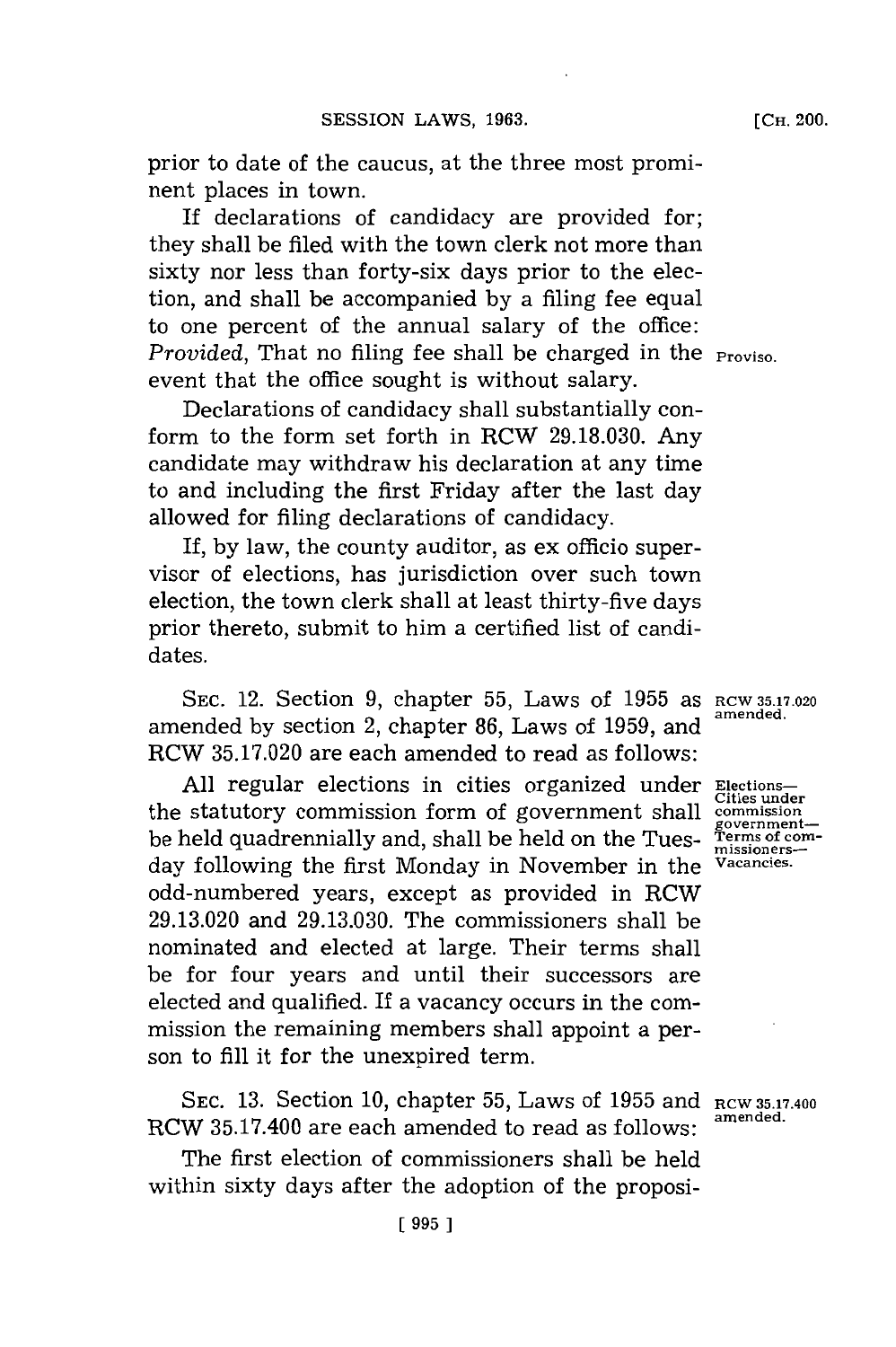**CH. 00.]SESSION** LAWS, **1963.**

**Third class cities-Elections-**

**Proviso.**

**Proviso.**

Cities under<br>
commission<br> **Cities under**<br>
Commission first elected shall commence to serve as<br>  $\frac{1}{n}$ <br>  $\frac{1}{n}$   $\frac{1}{n}$ <br>  $\frac{1}{n}$   $\frac{1}{n}$ <br>  $\frac{1}{n}$   $\frac{1}{n}$   $\frac{1}{n}$   $\frac{1}{n}$   $\frac{1}{n}$   $\frac{1}{n}$   $\frac{1}{n}$   $\frac{$ commission first elected shall commence to serve as **-Election of new officers-** soon as they have been elected and have qualified **Term.** and shall continue to serve until their successors have been elected and qualified.

Rcw **35.23.040 SEC.** 14. Section **3,** chapter **86,** Laws of **1959** and **amended.** RCW 35.23.040 are each amended to read as follows:

Second class **A** general municipal election shall be held bi-<br>
<u>cities</u><br>
<u>Elections-</u> ennially in second class cities not operating under Elections-**Rections-** ennially in second class cities not operating under the commission form of government and shall be held on the Tuesday following the first Monday in November of each odd-numbered year, except as provided in ROW **29.13.020** and **29.13.030.**

> The term of office of mayor, city clerk, city treasurer and councilmen in such cities shall be four years, and until their successors are elected and qualified, but not more than six councilmen shall be elected in any one year to **fill** a full term. The term of office of police judge shall be two years and until his successor is elected and qualified.

**RCW 35.24.050 SEC. 15.** Section **6,** chapter **55,** Laws of **1955,** as last amended by section 4, chapter 86, Laws of 1959, and RCW **35.24.050** are each amended to read as **follows:**

not operating under the commission form of government shall be held biennially, and, shall be held on the Tuesday following the first Monday in November in the odd-numbered years, except as provided in RCW **29.13.020** and **29.13.030.** The term of office of the mayor, city attorney, clerk, and treasurer shall be four years and until their successors are elected and qualified: *Provided,* That if the offices of city attorney and clerk are made appointive, the city attorney and clerk shall not be appointed for a definite term: *Provided further,* That the term of the treasurer shall not commence in the same biennium **Terms of office.**

General municipal elections in third class cities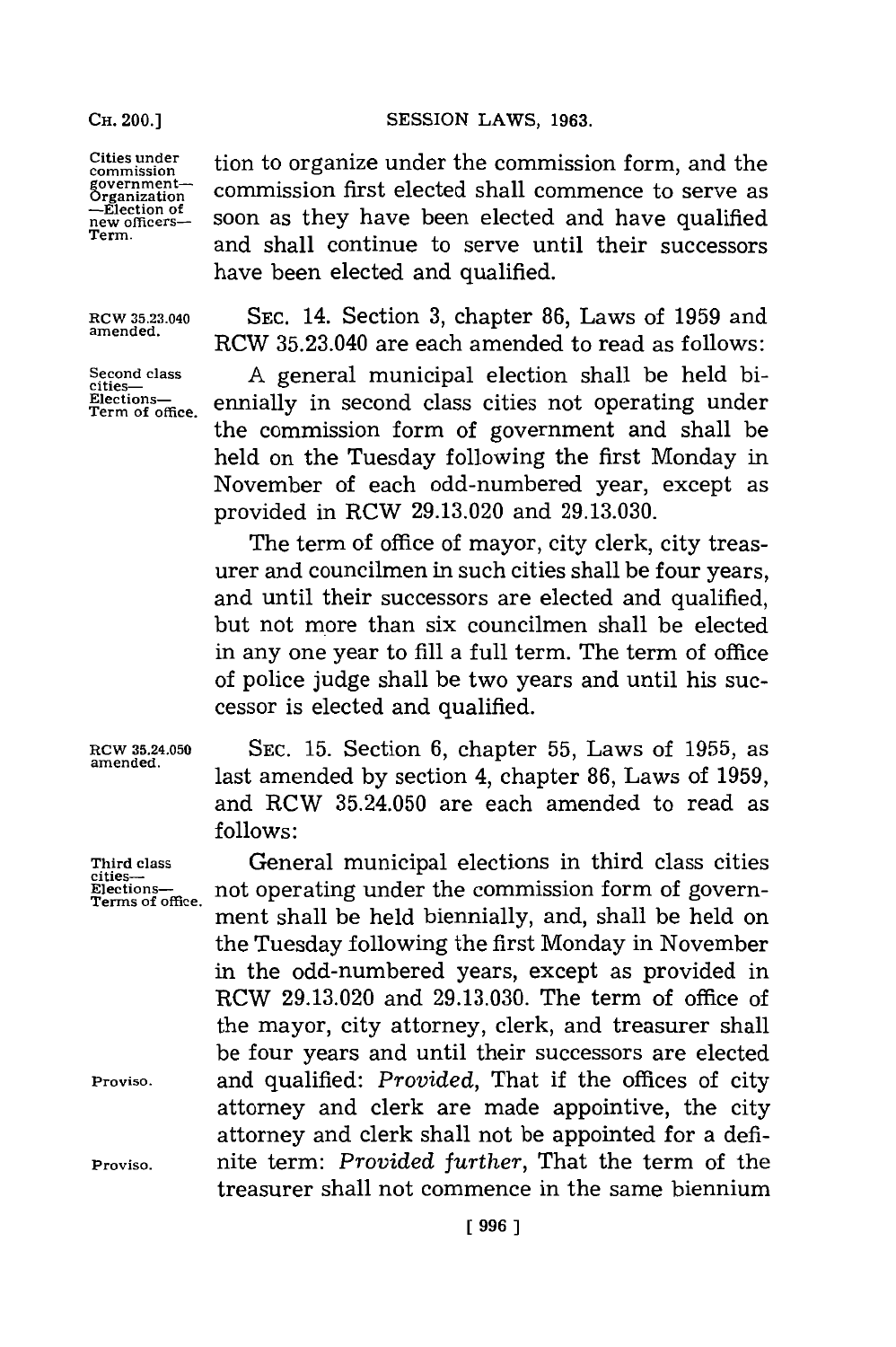in which the term of the mayor commences, nor in which the terms of the city attorney and clerk commence if they are elected.

**A** councilman-at-large shall be elected biennially for a two-year term and until their successors are elected and qualified; of the other six councilmen, three shall be elected biennially as the terms of their predecessors expire for terms of four years and until their successors are elected and qualified.

**SEC. 16.** Section 4, chapter **89,** Laws of **1961** and RCW **35-27.090** RCW **35.27.090** are each amended to read as follows:

All general municipal elections in towns shall be Towns held biennially, irrespective of the form of govern- **Terms** of office. ment, on the Tuesday following the first Monday in November in the odd-numbered years, except as provided in RCW **29.13.020** and **29.13.030.** The term of office of the mayor and treasurer shall be four years and until their successors are elected and qualified: *Provided,* That the term of the treasurer shall **Proviso.** not commence in the same biennium in which the term of the mayor commences. Councilmen shall be elected for four year terms and until their successors are elected and qualified; three at one election and two at the next succeeding biennial election.

**SEC. 17.** Section **1,** chapter **110,** Laws of **1953** as **RCW6.2. <sup>2</sup> <sup>0</sup>** amended **by** section 12, chapter **55,** Laws of **1955,** and RCW **56.12.020** are each amended to read as follows:

At the election held to form or reorganize a dis- sewer district<br>commissioners trict, there shall be elected three commissioners to  $\frac{\text{commissior}}{\text{office}-}$ hold office for terms of two, four, and six years re- **Elections**. spectively, and until their successors are elected and qualified.

The term of each nominee shall be expressed on the ballot and shall be computed from the date of assuming office following the first general election for sewer districts. Thereafter, every two years there shall be elected a commissioner for a term of six years and until his successor is elected and qualified,

**amended.**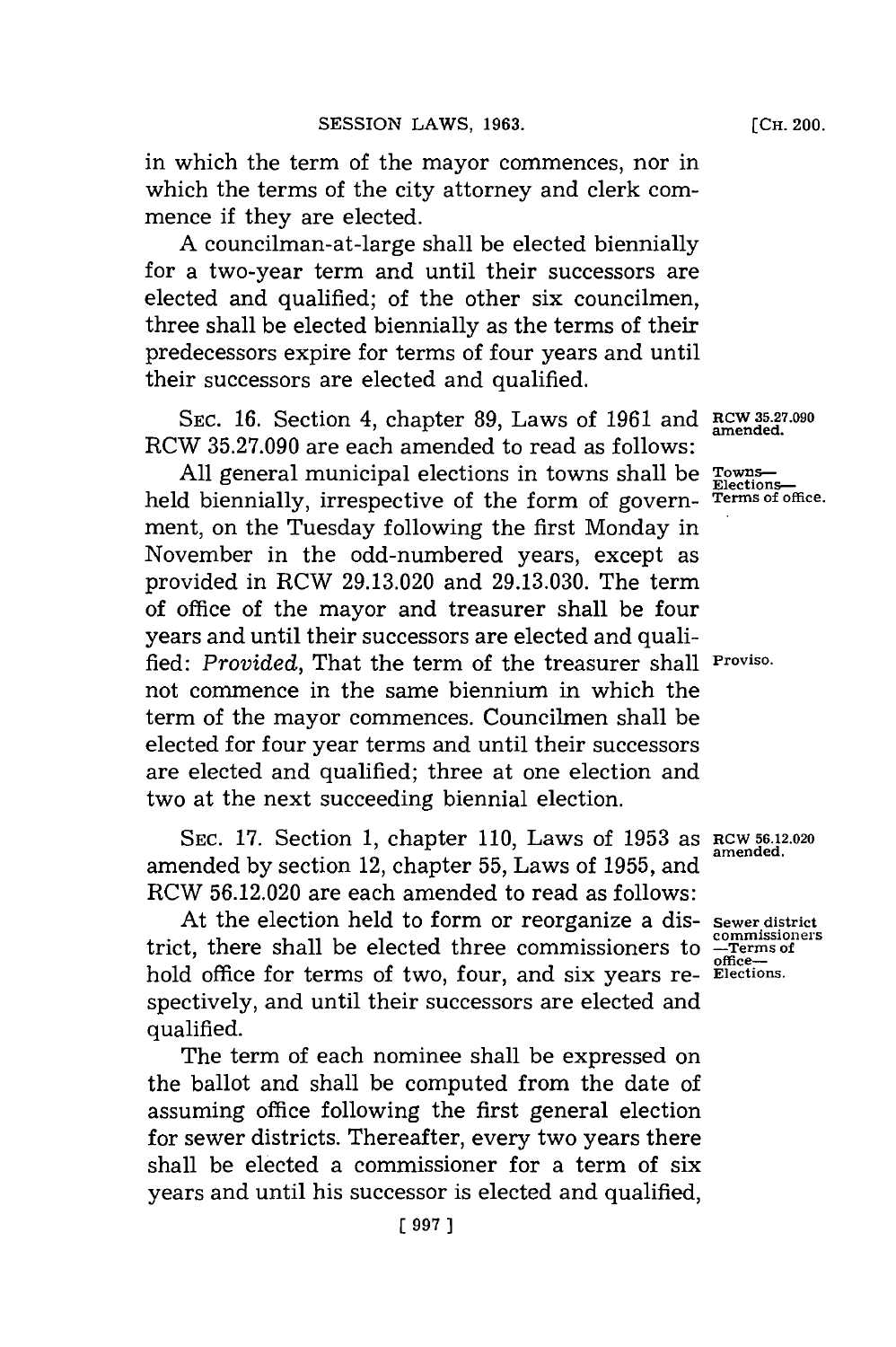**CH.** 200.]

**-Terms of office-Elections.**

**Sewer district commissioners** at an election held on the Tuesday following the first Monday in November in the odd-numbered years and conducted **by** the county auditor and the returns shall be canvassed **by** the county canvassing board of election returns.

> **All** sewer district commissioners elected for a regular six year term on the second Tuesday of March, **1962,** shall remain in office until their successors are elected and qualified at the general district election to be held on the Tuesday following the first Monday in November, **1969.**

> There shall be no general sewer district election held in the year 1964 and those sewer district commissioners whose terms would have expired in 1964, but for the provisions of this amendatory act, shall remain in office until their successors are elected and qualified at the general sewer district election to be held on the Tuesday following the first Monday in November, **1965.**

> There shall be no general sewer district election held in the year **1966** and those sewer district commissioners whose terms would have expired in **1966,** but for the provisions of this amendatory act, shall remain in office until their successors are elected and qualified at the general sewer district election to be held on the Tuesday following the first Monday in November, **1967.**

**RCW 36.69.090 SEC. 18.** Section **36.69.090,** chapter [41, (Senate **amended.** Bill No. 47), Laws of **1963,** and RCW **36.69.090** are each amended to read as follows:

**Park and** Elections for park and recreation district com- **recreation district .** missioners shall be held biennially in conjunction **commissioners** with the general election on the first Tuesday after the first Monday of November in each even-num-**Proviso.** bered year: *Provided,* That in Class **AA** counties the election shall be held on the first Tuesday after the first Monday of November in each odd-numbered year. Residence anywhere within the district shall

**Election**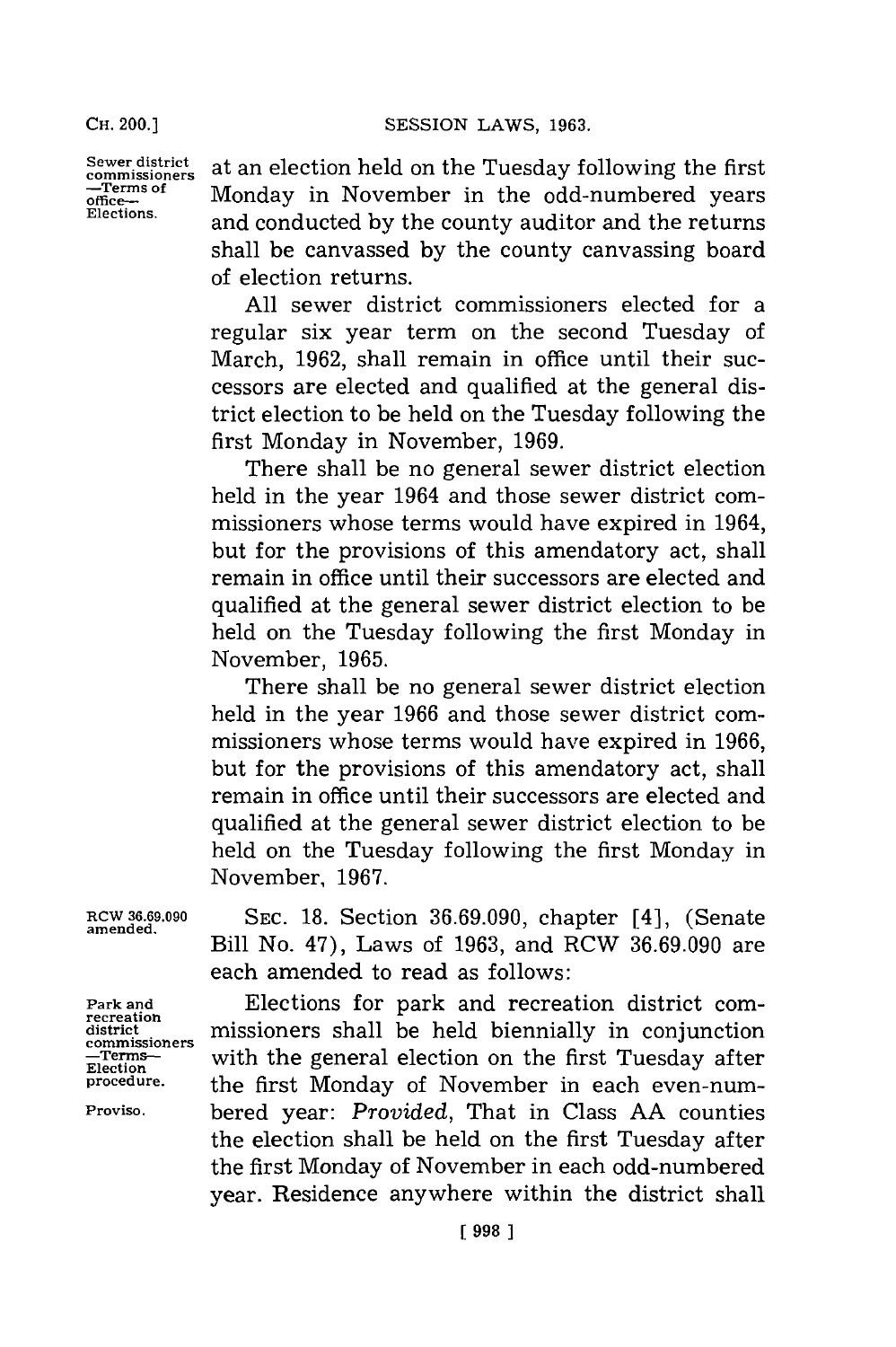qualify an elector for any position on the commission after the initial election. Following the initial election declarations of candidacy for the office of commissioner shall be filed with the county auditor not more than sixty nor less than forty-six days prior to said election. Any candidate may withdraw his declaration at any time to and including the first Friday after the last day for filing a declaration of candidacy. **All** names of candidates to be voted upon shall be printed upon the ballot alphabetically in a group under the designation of the title of the offices for which they are candidates. There shall be no rotation of names. **All** commissioners shall serve until their successors are elected and qualified. The terms of office of all commissioners after the first commissioners shall begin as of noon on the second Monday in January following their respective elections. At the first election following the formation of the district, the candidate receiving the highest number of votes shall serve for a term of six years, the two candidates receiving the next highest number of votes shall serve for four years and the two candidates receiving the next highest number of votes shall serve for two years. Thereafter all commissioners shall be elected for six year terms.

**Note: See also section 36.69.090, chapter 4, Laws of 1963.**

**SEC. 19.** Section 1, chapter **133,** Laws of **1935** as **RCW 53.12.160 amended.** last amended **by** section **1,** chapter **68,** Laws of **1951** and RCW **53.12.160** are each amended to read as **follows:**

In port districts comprising less than the entire **Port district** county, except port districts in Class AA and Class A -Elections. counties, elections for the selection of commissioners shall be held at the same time as the county general election is held: *Provided,* That if the petition for **Proviso.** the organization of the district so requests, the first election of commissioners may be held at a special election which shall be called and held in the manner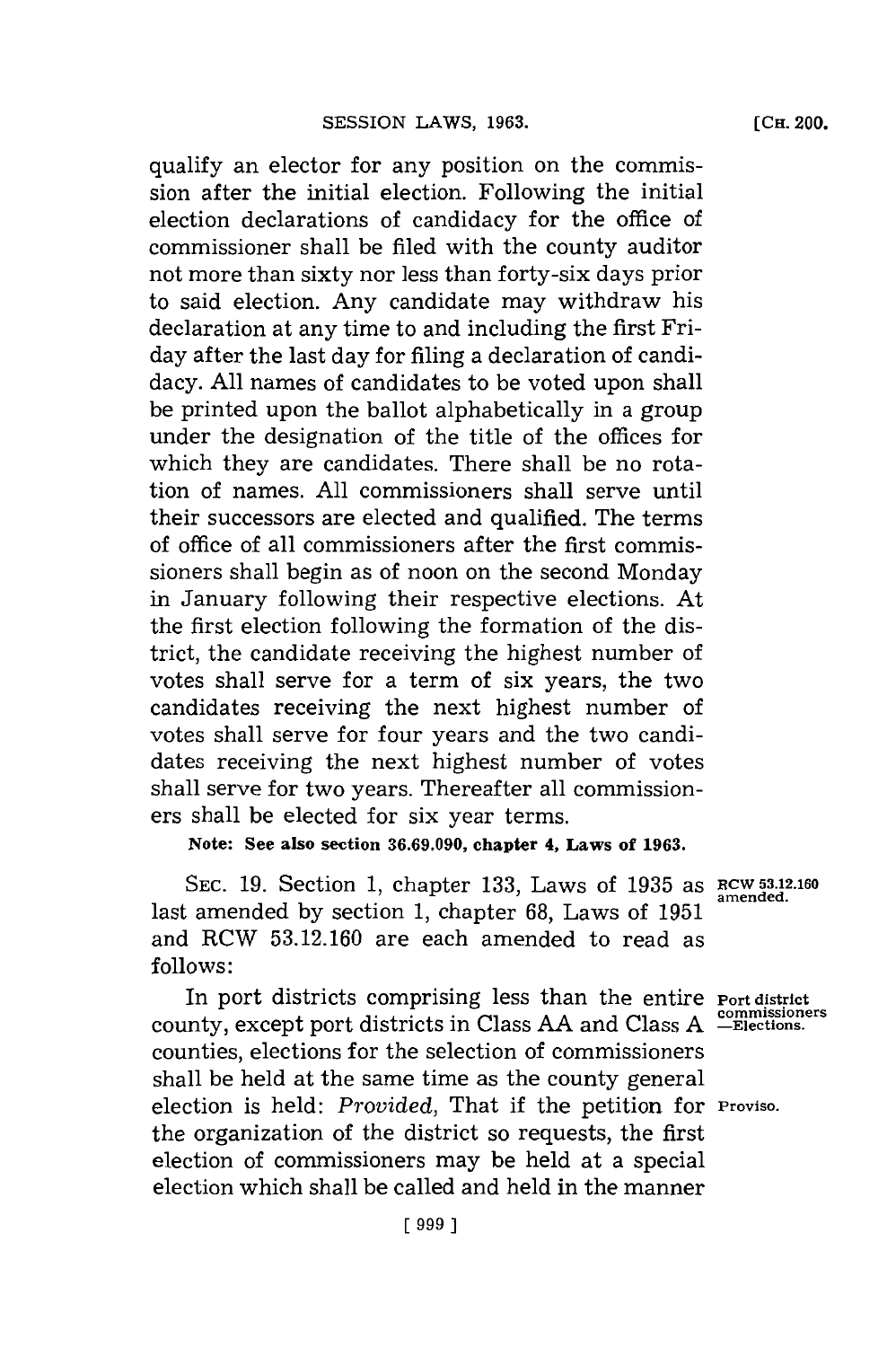CH. **00.]SESSION** LAWS, **1963.**

provided for special organization elections of port districts.

**elections. Dis-**

**RCW 53.12.210 SEC.** 20. Section **1,** chapter **113,** Laws of **1925** extraordinary session, as amended by section 1, chapter 45, Laws of 1941 and RCW **53.12.210** are each amended to read as follows:

**Port district** In every port district the boundaries of which **tricts covering** are coextensive with the county in which it is located, **entire county.** except port districts in Class **AA** and Class **A** counties, all elections for port commissioners shall be held at the same time as the county general biennial elec-Proviso. **tion is held:** *Provided*, That if the petition for organization of such port districts so requests, the first election of commissioners may be held at a special election, which shall be called and held in the manner provided by law for special organization elections for such port districts.

**amended.**

tions of<br>candidacy—<br>Place of filing.

dividing<br>
precincts—<br>
county, city,<br>
town, district<br>
election.

**RCW 53.12.044 SEC.** 21. Section **3,** chapter **69,** Laws of **1951** as amended **by** section 4, chapter **175,** Laws of **1959** and RCW 53.12.044 are each amended to read as follows:

**-Declara-** In all port districts, except port districts in Class AA and Class A counties, declarations of candidacy shall be filed with the county auditor not more than sixty nor less than forty-six days prior to the date of the election; declarations of candidacy for an election for the formation of a port district shall be filed with the county auditor not more than sixty nor less than twenty days prior to such election.

**RCW 29.04.055 SEC.** 22. Section **1,** chapter **70,** Laws of **1951** and RCW 29.04.055 are each amended to read as follows:

**Combining or** At any primary, regular, or special county, city, town, or district election, the election authority of any such municipality or district may combine, unite, or divide precincts for the purpose of holding **Proviso,** such election: *Provided,* That in the event such election shall be held upon the day of any state primary or state general election this section shall not apply.